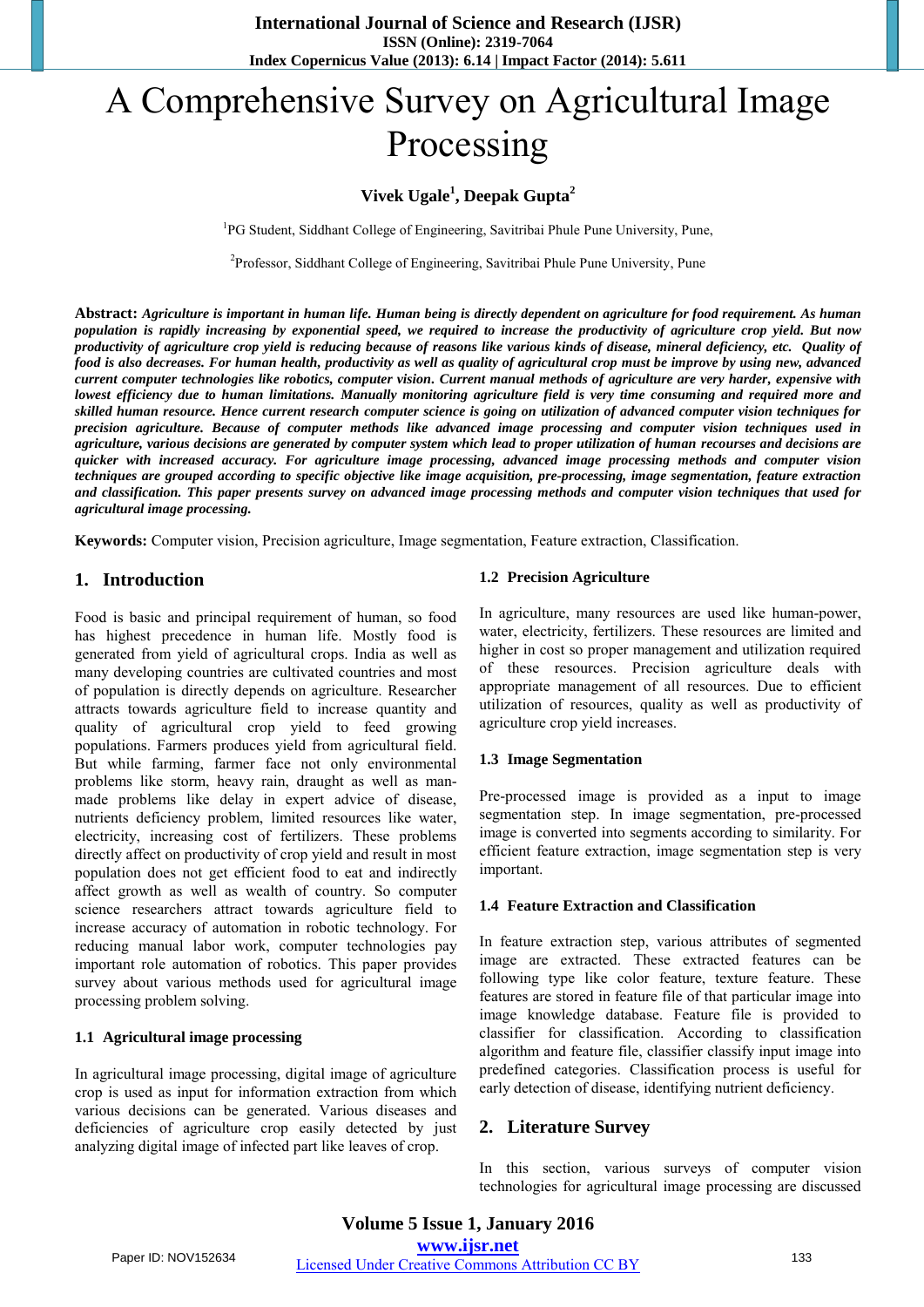and arranged according to their objective to their objectives such as agricultural image processing problem analysis, image acquisition, preprocessing, segmentation methods, feature extraction and classification.

Massimo Minervini et al, in their paper [1], they gave the actual computer vision and image processing challenges in agricultural image processing problem. They also discussed that the main bottleneck was in software i.e. automated analysis algorithm which can be used for analysis of agricultural crop digital image. Algorithm should extract accurate and more precise information from digital images taken from agricultural field of crop in real time. These algorithms should be coping with restrictions of hardware to manage implementation cost. They also discussed that for agricultural image processing problem, computer vision techniques got growing interest from scientifically as well as commercially side because agriculture field have very strong social impact. As computer vision methods extracts useful information from digital image efficiently and accurately, extracted information could used for automated robotic applications for decision making in real time application very effectively.

Aryan Chaudhary et al [2], discussed in their paper that automatic integrated robotic system which uses computer vision techniques for 3D agricultural plant growth measurement. They suggest that this automatic integrated robotic system capable for capturing 3D plant data in real time and this system would be helpful for large scale crop monitoring; this will reduce huge manual work required for crop inspection over large geographical area.

Khirade et al, in their paper [3], they explained that how agricultural plant disease are detected using image processing techniques. They also discussed classification methods like neural network, back propagation, support vector machine. They proposed that leaf of crop must get major attention in disease detection process because most disease symptoms shown by leaves of agricultural crop.

Manuel Grand-Brochier et al [5], compared thirteen segmentation methods and concluded after testing that Guided active contour segmentation approach have higher the accuracy than other segmentation method approaches in leaf object identification in natural image. But active guided contour have drawback of under-segmentation. To overcome this under-segmentation drawback, they found solution as to use two preprocessing techniques namely color distance map and input stroke. Finally after all experimental comparisons with various segmentation approaches along with preprocessing methods, they gave comparative study of segmentation methods to tree leaves extraction method.

Gou-quan jiang et al [6] concluded in their study that for segmentation of agricultural image processing application, we must use segmentation based on color feature to increase accuracy. They also stated that RGB image transformation into excess green 2G-R-B index gives advantage in segmentation.

Vijay Singh et al [7] proposed a method which uses image processing technique and genetic algorithm to detect unhealthy region of plant leaves. After performing all experiments in MATLAB [8], authors said that if segmentation using genetic algorithm required very less effort. Segmentation using genetic algorithm, this approach gives advantage to increase the accuracy of recognition rate in classification process.

In the paper [9], Ratnasari et al proposed a new approach that uses segmentation based on threshold and support vector machine as classifier in classification technique for detecting leaf disease on sugarcane. After testing and analyzing the results of proposed approach, they committed that given approach is very useful for early disease identification to reduce the loss in yield of sugarcane. Authors of this paper used support vector machine as classifier for classification of segmented image. Two types of feature were chosen by authors of this paper for feature extraction. Authors of this paper used color feature type and texture feature type. For color feature extraction, they used L\*a\*b color space and for texture feature extraction Gray level co-occurrence matrix (GLCM) is used. Authors of this paper said that this proposed model identify sugarcane leaf disease with 80% accuracy.

Rastogi et al [10] presented scenario of image processing and computer vision in agriculture field as innovative and important problem solving techniques since these techniques are more accurate and quicker than manual methods. For solving agricultural image processing problems in efficient and effective way authors of this paper also suggested to use artificial neural network for agricultural plant leaf disease recognition and classification. After disease classification, grading of disease is also done by calculating amount of infected area of leaf because of disease by using fuzzy logic. Authors of this paper proposed a technique for automatic leaf identification system for precision agriculture using computer vision techniques. Computer vision technologies used to generate useful and required information from digital images of agriculture crop. After information extracted from digital images of agricultural plant leaf, this information is passed to a classified for classification. Authors of this paper used artificial neural network classifier for classification. Artificial neural network classifier classifies information extracted from digital image of infected leaf according to disease type accurately. This helps to recognize disease. This approach is also very useful to grade disease according to risk. Finally authors of this paper discussed in conclusion that this automatic approach to recognize disease definitely reduce manual work and this system very useful to agriculture experts to analyze infected leaf by only naked eye.

Barbebo discussed in their paper [11], various methods of classification methods used for image analysis and disease recognition in agriculture field applications along with the limitations of each approach.